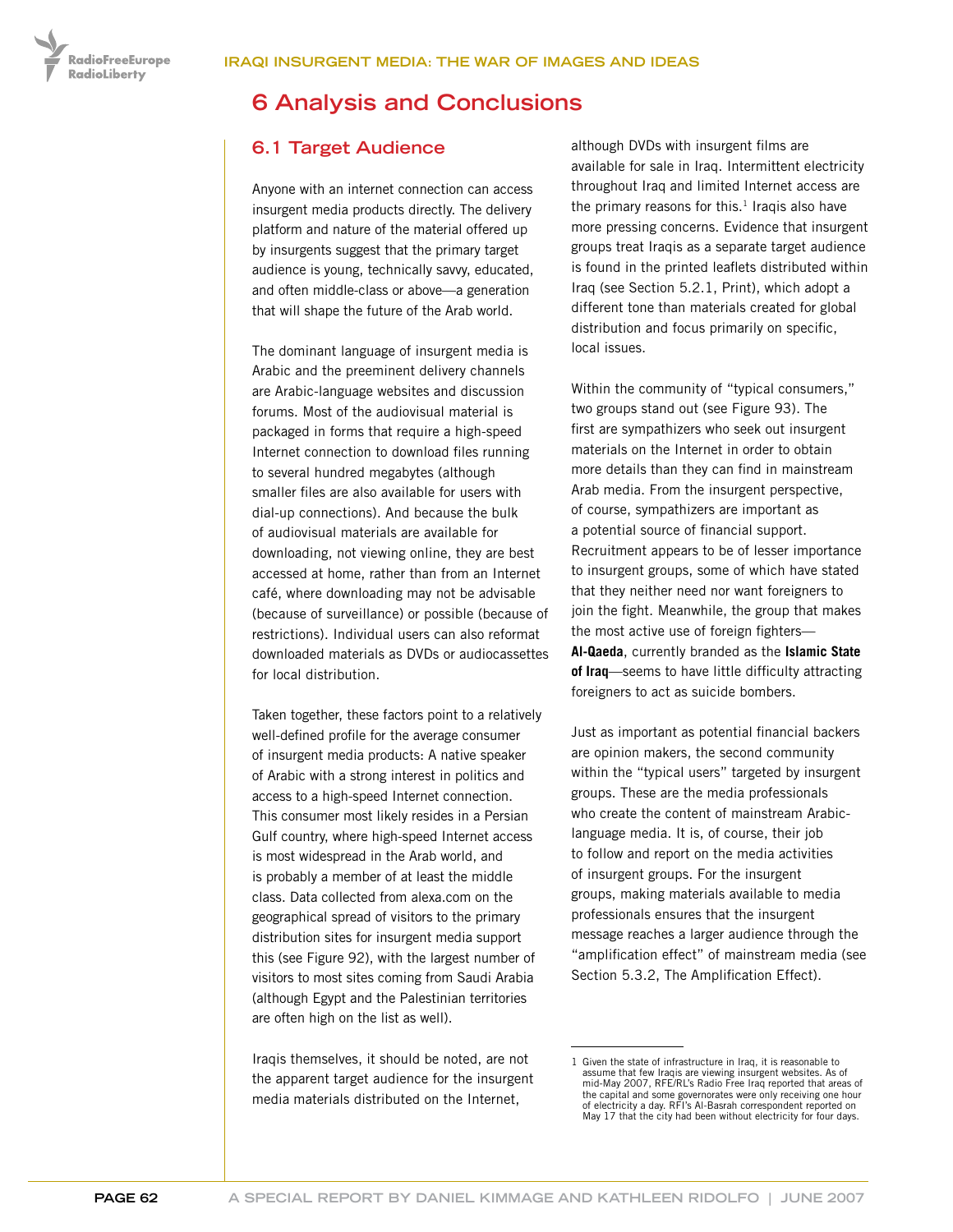





| Al-borag.com users come from these countries: |          |  |
|-----------------------------------------------|----------|--|
| Palestinian Territory                         | 29.1%    |  |
| Jordan                                        | 11.5%    |  |
| Eaypt                                         | $10.2\%$ |  |
| Algeria                                       | 8.2%     |  |
| Saudi Arabia                                  | 8.2%     |  |







**Figure 92. Alexa.com reach graphs and geographical breakdowns of visitors to the main websites distributing insurgent media materials**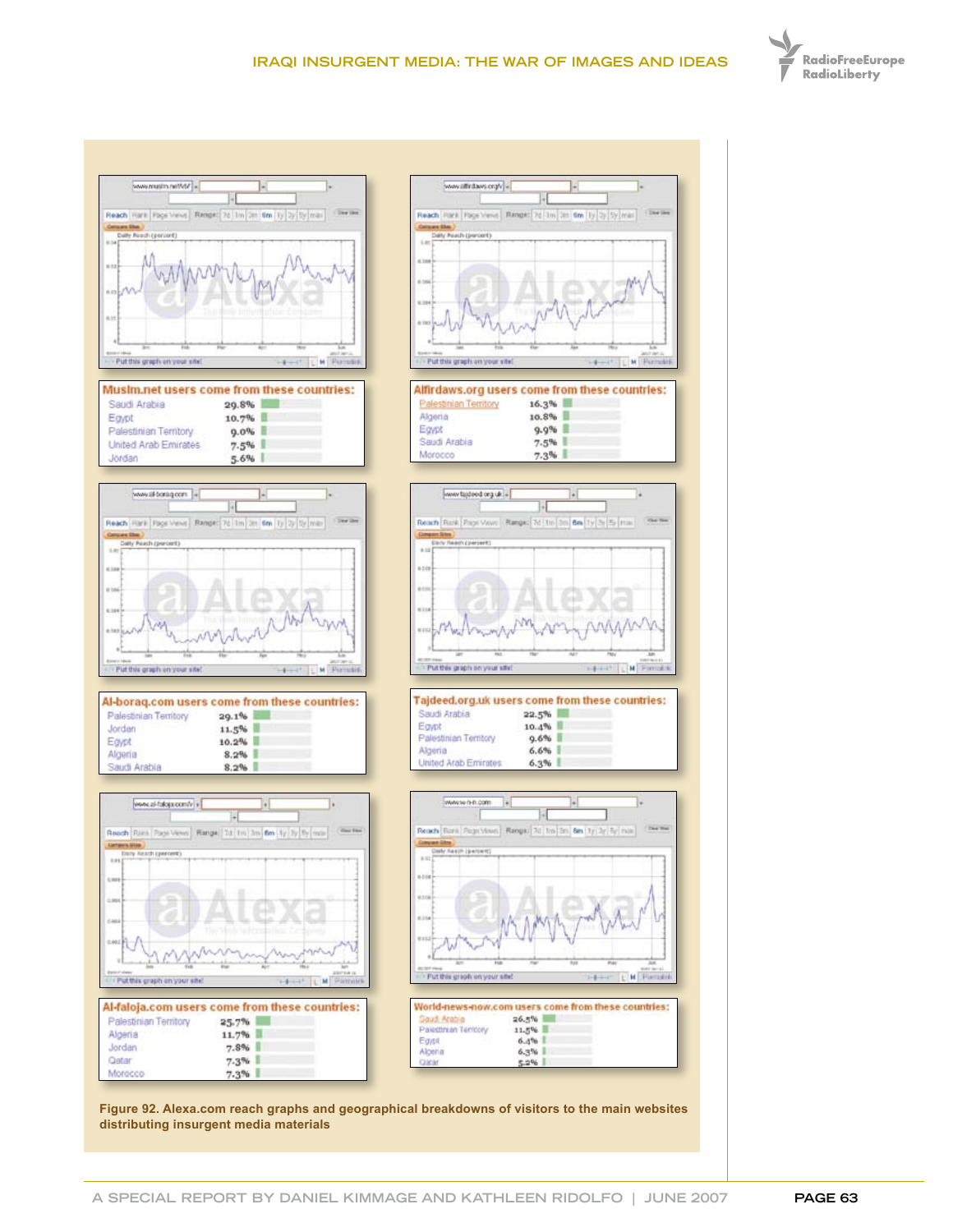



**Figure 93. A diagram illustrating the distribution of insurgent media products from websites to consumers of mainstream media**

#### **6.1.1 Failsafe Mechanisms**

The active public participation on Iraqi insurgent websites and forums ensures that statements, videos, and other insurgent propaganda, once posted to a site, are

replicated on other sites. This failsafe mechanism ensures that if one site is shut down or goes offline, the content of that site is not lost. It can be accessed on a variety of other sites, thereby guaranteeing constant visibility and a steady flow of information potentially to millions of users each day.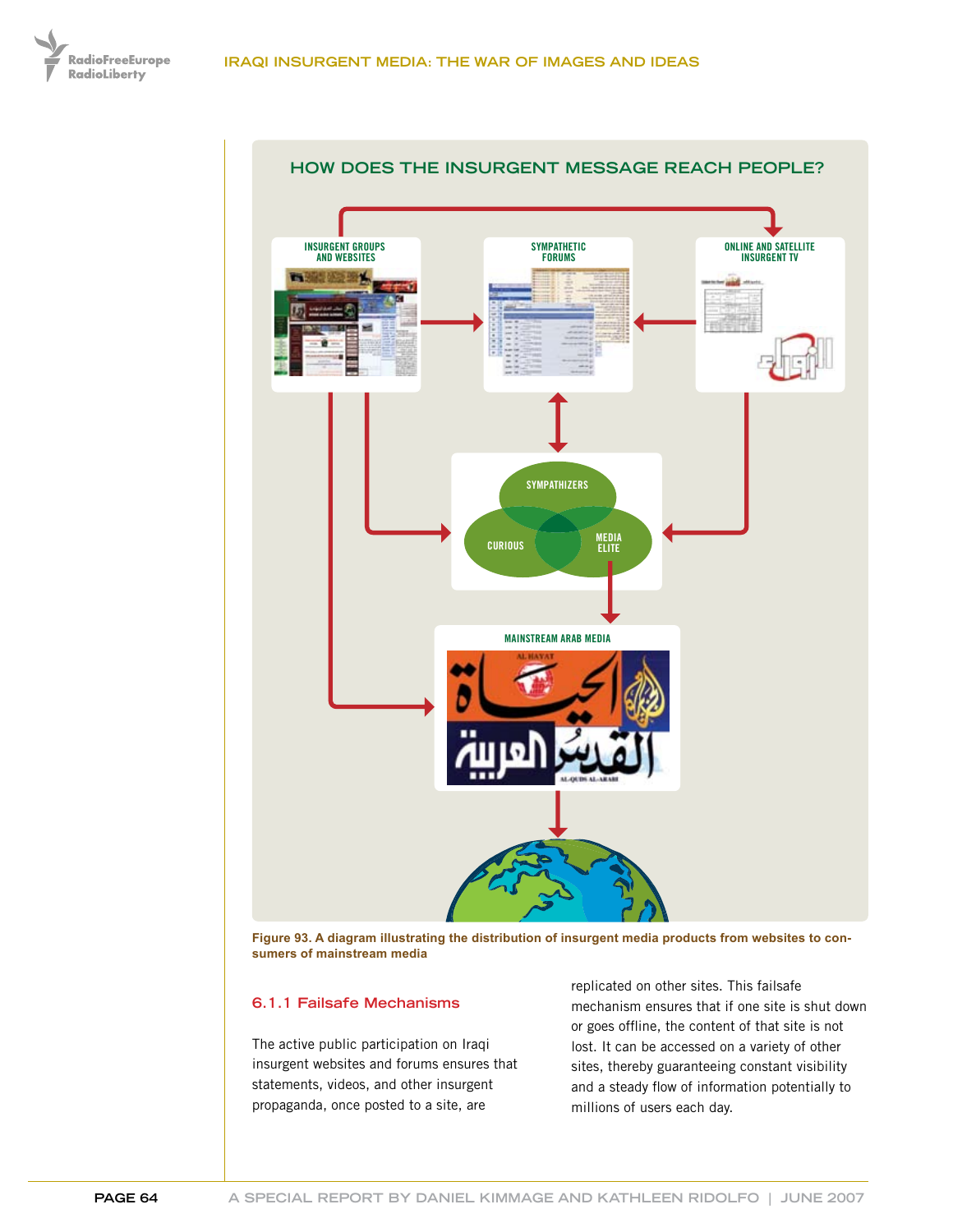

# **6.2 Accuracy and Coherence**

Insurgent media do not strive for accuracy. Their purpose is not to inform, but rather to score points in a battle for hearts and minds in the Arab world. As such, they advance numerous unverifiable claims that target a sympathetic consumer who is unlikely to believe the competing claims of alternative official sources and mainstream media.

A good example is the total number of U.S. soldiers insurgent groups claim to have killed. According to the U.S. military, confirmed U.S. deaths in Iraq stood at roughly 3,380 as of May 8, 2007. Insurgent groups put forward various numbers, but generally claim to have killed 25,000–35,000 U.S. troops. The number is not accurate, but it is, roughly speaking, likely to be credible to a reader, viewer, or listener who is hostile to the U.S. presence in Iraq, sympathetic to the insurgent cause, and deeply skeptical of information from U.S. official sources.

Coherence is not a strong suit of insurgent media. In part, this is a natural consequence of the decentralized, "do-it-yourself" production paradigm (see Section 3.3.1, The Decentralized, 'Do-It-Yourself' Media Factory). The same lack of centralization and "do-it-yourself" production model that render insurgent media resilient and abundant acts as an impediment to overall coherence. For example, each insurgent group advances its own claims about the number of U.S. troops killed; taken together, they provide only a rough tally.

## **6.3 Message and Ideology**

#### **6.3.1 Message**

The basic message of Iraqi insurgent groups is simple—they are a serious military force that is confronting and defeating the U.S. military, the collaborationist Iraqi government and its military forces, and Shi'ite militias. Most groups, whether global-jihadist or nationalist in orientation, now view Iranian Shi'ite influence as the primary threat to Iraq, and they reflect this in their statements and operations, which are frequently directed against Shi'ite targets. The U.S. presence, while still an important target, now figures less prominently amid a general sense that the United States is preparing to pull its forces out of Iraq in the foreseeable future.

Beyond this general message, insurgent groups have not succeeded in advancing anything resembling a political program that would extend to their vision of a future Iraq. In part, this is a reflection of the number of groups that comprise the insurgency and the resulting lack of coherence in the insurgent media network. On a deeper level, however, it points to a serious weakness in the insurgency, which has rejected the current political process in Iraq but has been unable to articulate a meaningful alternative beyond armed struggle, with no clear aim beyond defeating U.S. forces, the current Iraqi government, and Shi'ite militias.

#### **6.3.2 Ideology**

Despite the prevalence of jihadist rhetoric among Iraqi insurgent groups, their political statements reveal two distinct ideological visions of the struggle they are waging. One vision is that of a global jihad, in which the battle for Iraq is only a part of a larger clash of civilizations. The other is that of a more traditional national-liberation struggle. Recent statements by the **IAI** and **Al-Qaeda** underscore the difference.

In an April 11 interview with *Al-Jazeera*, **IAI** spokesman Ibrahim al-Shammari clearly defined his group's struggle in national terms. Interviewer Ahmad Mansur asked, "Do your goals include causing America to fail abroad or does your goal relate only to Iraq?" Al-Shammari responded, "No, our goal is the liberation of Iraq from the occupation it is experiencing the Iranian occupation and the American occupation...."

**The U.S. presence now figures less prominently in insurgent media amid a general sense that the United States is preparing to pull its forces out of Iraq in the foreseeable future.**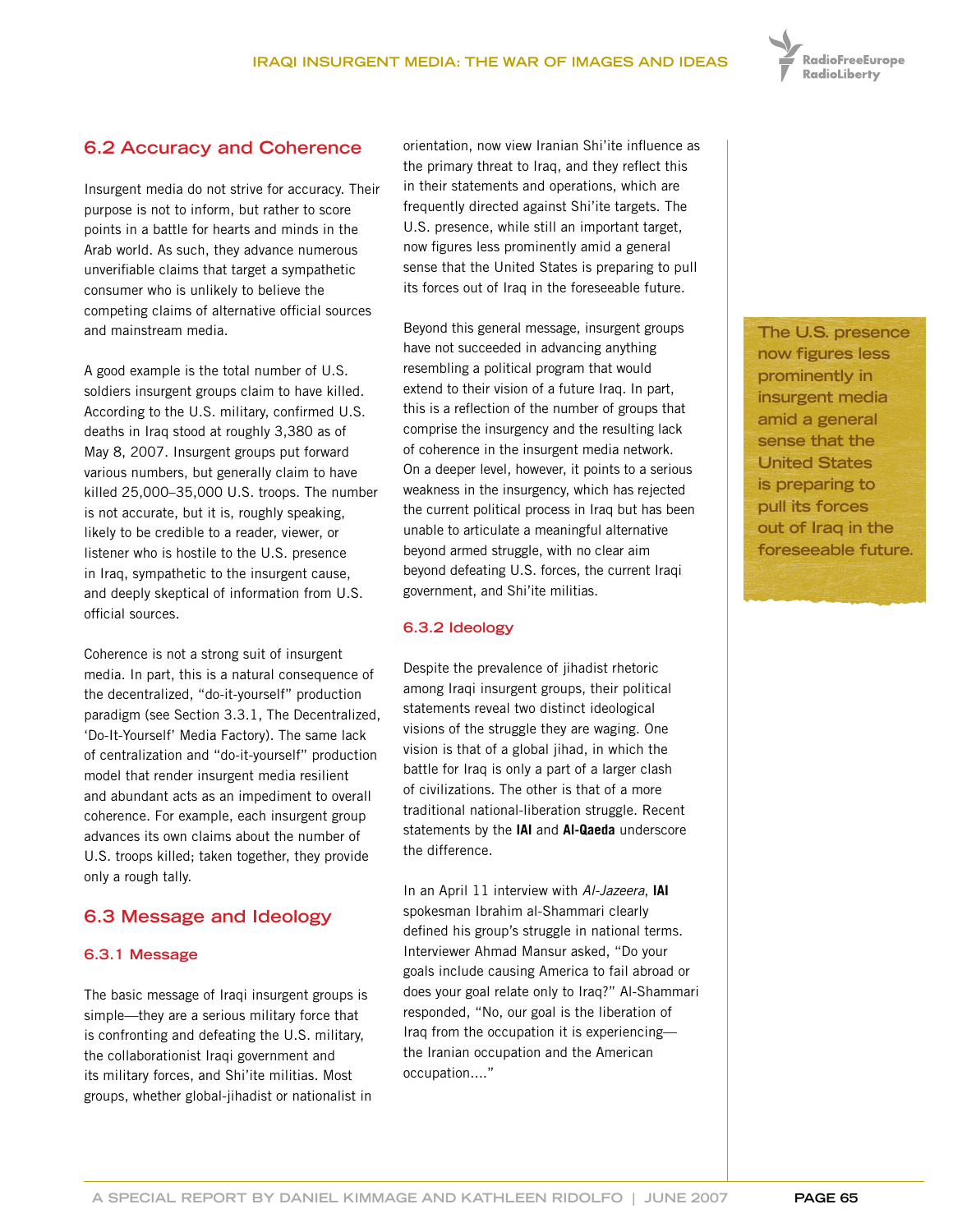**RadioFreeEurope RadioLiberty** 

**An Islamic Army in Iraq spokesman said recently that Iran's influence in Iraq, which he called an "occupation," is "more dangerous" than the "U.S. occupation."**

Al-Shammari described Iran's influence in Iraq, which he termed an "occupation," as "more dangerous" than the U.S. "occupation." He also stated that he knows of no "Shi'ite resistance" to U.S. forces, suggesting that U.S. and Iranian interests largely coincide in their dual "occupations" of Iraq. Nevertheless, Al-Shammari refused to cast the conflict in Iraq in purely sectarian terms, asserting that the **IAI** does not target "innocent" Iraqis—those who do not collaborate with foreigners—whether they are Sunni, Shi'a, Muslim, or Christian. He also stressed that all **IAI** fighters are Iraqis, and that its ranks include no "Arabs" from elsewhere.

By contrast, a mid-April 2007 address by Abu Umar al-Baghdadi, leader of **ISI/Al-Qaeda**, advanced an entirely different vision. Summarizing gains and losses on the fourth anniversary of the fall of the Hussein regime, Al-Baghdadi stated, "Let everyone know that our aim is clear: the establishment of God's law, and the path to that is jihad in its wider sense." Earlier in the address, he made it clear that "the outlines of the gains and losses in the past four years" indicate that "jihad has been adopted as the primary solution to drive out the unbelievers and apostates from Muslim countries."

That their goal extends far beyond Iraq is clear from a recent essay by the **Al-Qaeda**-affiliated writer Abu Mariyah al-Qurashi. In the essay, which summarizes the final work by Abu Umar, a Chechnya-based Saudi radical who was killed fighting with Russian forces, Abu Mariyah provides a rare glimpse of Al-Qaeda's understanding of Iraq's role in the global jihad. We quote the passage in full:

The jihad in Iraq is a great historic opportunity that the mujahidin and true scholars must seize and exploit. The defeat of the crusaders in Iraq has far-reaching, historic implications for the region and the entire Muslim nation. These include halting the overall crusader advance that aims to devastate the [Muslim] nation, evicting them from Iraq, cleansing that country of their filth and unbelief, and establishing an Islamic state in Mesopotamia.

The defeat of the crusaders in Iraq has significant implications for aiding the mujahidin in Palestine and Afghanistan. For those who have spent decades bemoaning the fate of Palestine and the Al-Aqsa Mosque, and the inability to reach the Holy Land, the chance has come. For the Christian, Protestant, and Jewish Zionists are within arm's reach in Mesopotamia. So take the battle to them, kill them, and inflict great harm.

Moreover, there are ramifications for the network of collaborationist statelets and their ilk that the crusaders established through the Sykes-Picot Agreement to safeguard their aims and objectives in the region, defend the Jewish state in Palestine, and maintain its borders against attempts to defend Al-Aqsa and help oppressed Muslims. Their ruling regimes will experience a great shock, God willing, when they see their overlord and defender, the United States, crushingly defeated in Mesopotamia. Undermining these statelets is necessary to break the defensive ring around the Jewish state in Palestine and help Muslims there. This blow, God willing, could be the historic beginning of the end for these quisling statelets or, to be more precise, colonies, which have become forward bases for the crusader campaign against Islam and Muslims.

This global focus stands in direct contradiction to the stated aims of the more nationalist insurgent groups. Perhaps the best statement of the "nationalist" position came in a May 2 statement by the **IAI**, the **Mujahidin Army**, and the Legal Commission of **Ansar al-Sunnah** announcing the establishment of a **Front for Jihad and Reform**.

Though couched in the religious rhetoric employed by all Sunni insurgent groups, the statement refrains from using specifically jihadist terms like "crusaders" and "apostates," preferring instead to employ the nonreligious terms "occupiers" and "collaborators." More importantly, while describing the struggle in Iraq as a "jihad," the statement defines its goals in national, not global, terms: "The complete and actual withdrawal of the occupiers in all their forms and the establishment of God's faith..."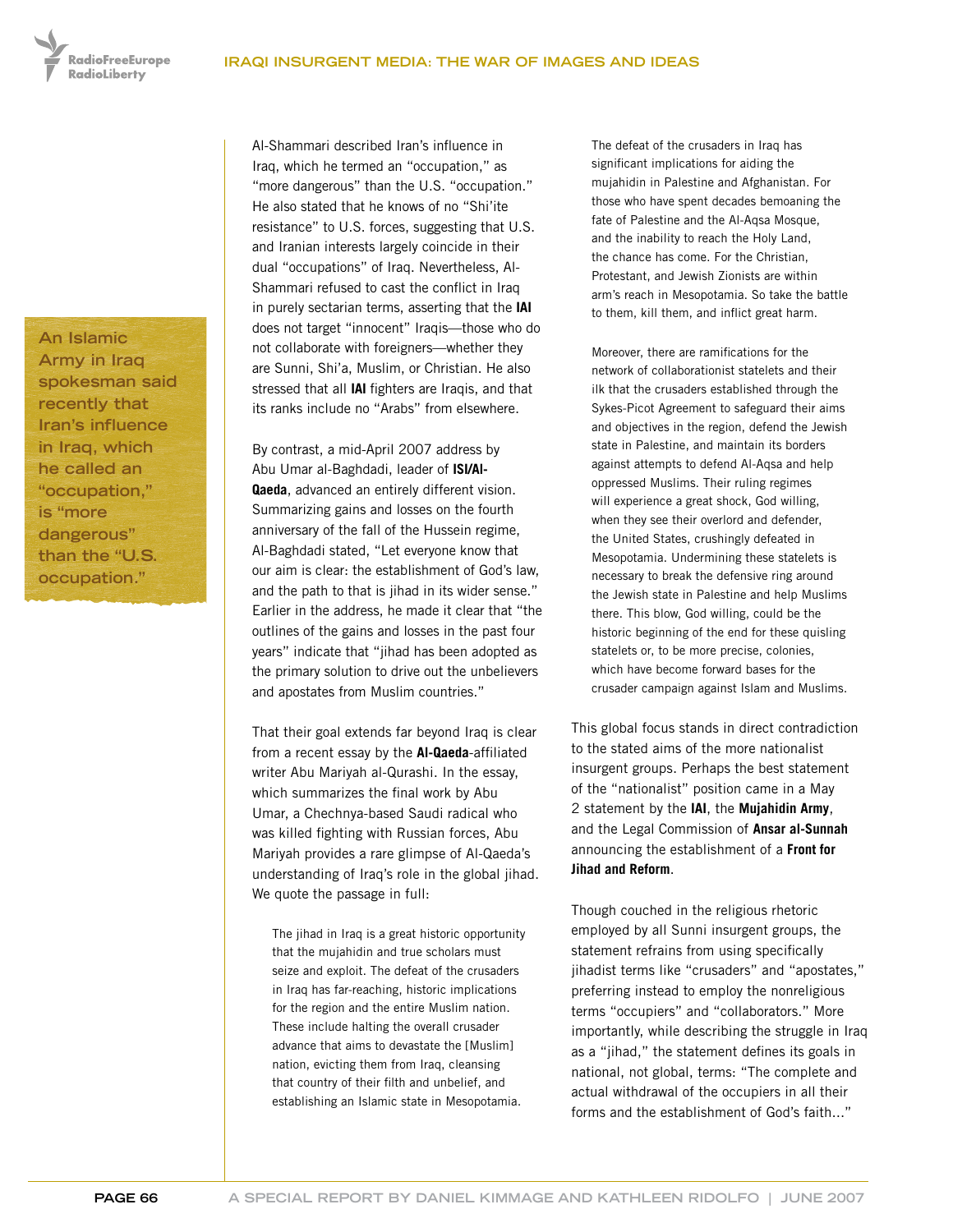

In an oblique criticism of **ISI/Al-Qaeda**, the statement stresses the need for moderation in matters of faith. The invocations that close the statement retain the national focus, asking God to "defeat the Americans and those who are with them and the Safavids and those who are with them."

The statement and invocations make no mention of global aims or a broader jihad to remake the Arab-Islamic world. Nevertheless, it should be noted that the three signatories to the statement reject the legitimacy of the current Iraqi government and stress their refusal to take part in the political process as presently constituted.2

# **6.4 Tendencies and Trends**

The most notable trends in the development of Iraqi insurgent media are growing attention to the importance of the insurgency's media efforts, an increasingly sectarian focus, and a widening rift between nationalist and jihadist groups.

### **6.4.1 Attention to Media**

The May 2, 2007, proclamation of the **Front for Jihad and Reform** signed by the **IAI**, **Mujahidin Army**, and Legal Commission of **Ansar al-Sunnah** appeals directly to "the people of the media, speakers and writers. They must tell the truth and cast their arrows at falsehood, for media is half of the battle." **IAI** spokesman Ibrahim al-Shammari made a similar point in an undated interview posted to the **Muhajroon** forum in October 2006, saying, "If an opportunity arises to speak, even on foreign [satellite] channels, not only *Al-Jazeera*, I am ready, out of a desire to serve jihad in Iraq. As you know, we are in

dire need of any media opportunity that will show the true face of jihad in Iraq."

A 221-page study of "jihadist media in Iraq" released by **Wikalat Haq** in spring 2007 is further evidence of the growing attention to the media component of insurgent efforts (see Figure 94). The study, which is strongly sympathetic to the Sunni insurgent cause, opens with the following quotation: "The leading lights of the jihadist media must recognize the importance of their role, for they are on the front lines just as the fighters are. A soldier cannot leave his trench, or else the enemy will attack him at his weak spot..."

The continuing stream of increasingly sophisticated media products distributed through failsafe Internet-based delivery channels comes as confirmation that insurgents are more aware than ever that they are engaged in a battle not just of bullets and bombs, but also a war of images and ideas. With Sunni insurgents fully conscious of the importance of media, and clearly skilled in the creation and



**Figure 94. The cover of a 221-page sympathetic study of "jihadist media in Iraq" released by Wikalat Haq**

**The most notable trends in the development of Iraqi insurgent media are growing attention to the importance of the insurgency's media efforts, an increasingly sectarian focus, and a widening rift between nationalist and jihadist groups.**

<sup>2</sup> According to media reports, Iraqi and U.S. officials have met with nationalist-leaning resistance groups on a number of occasions. For more, see *Amman Talks Could Bring Political Breakthrough*, by RFE/RL freelance contributor Sumedha Senanayake, November 3, 2006 (http://www.rferl.org/features/ features\_Article.aspx?m=11&y=2006&id=B72EA5ED-56DD-4E4F-8106-033DE6814793), *Insurgent Groups Differ On Talks With Government*, by Kathleen Ridolfo, June 30, 2006 (http://www.rferl.org/features/features\_Article.aspx?m=06&y= 2006&id=4312C166-5C5C-4DD3-86D2-446E0316E743), and and *Initiatives On Militias, Armed Groups Raise Concerns*, by Kathleen Ridolfo, *RFE/RL Iraq Report*, May 5, 2006 (http:// www.rferl.org/reports/iraq-report/2006/05/18-050506.asp).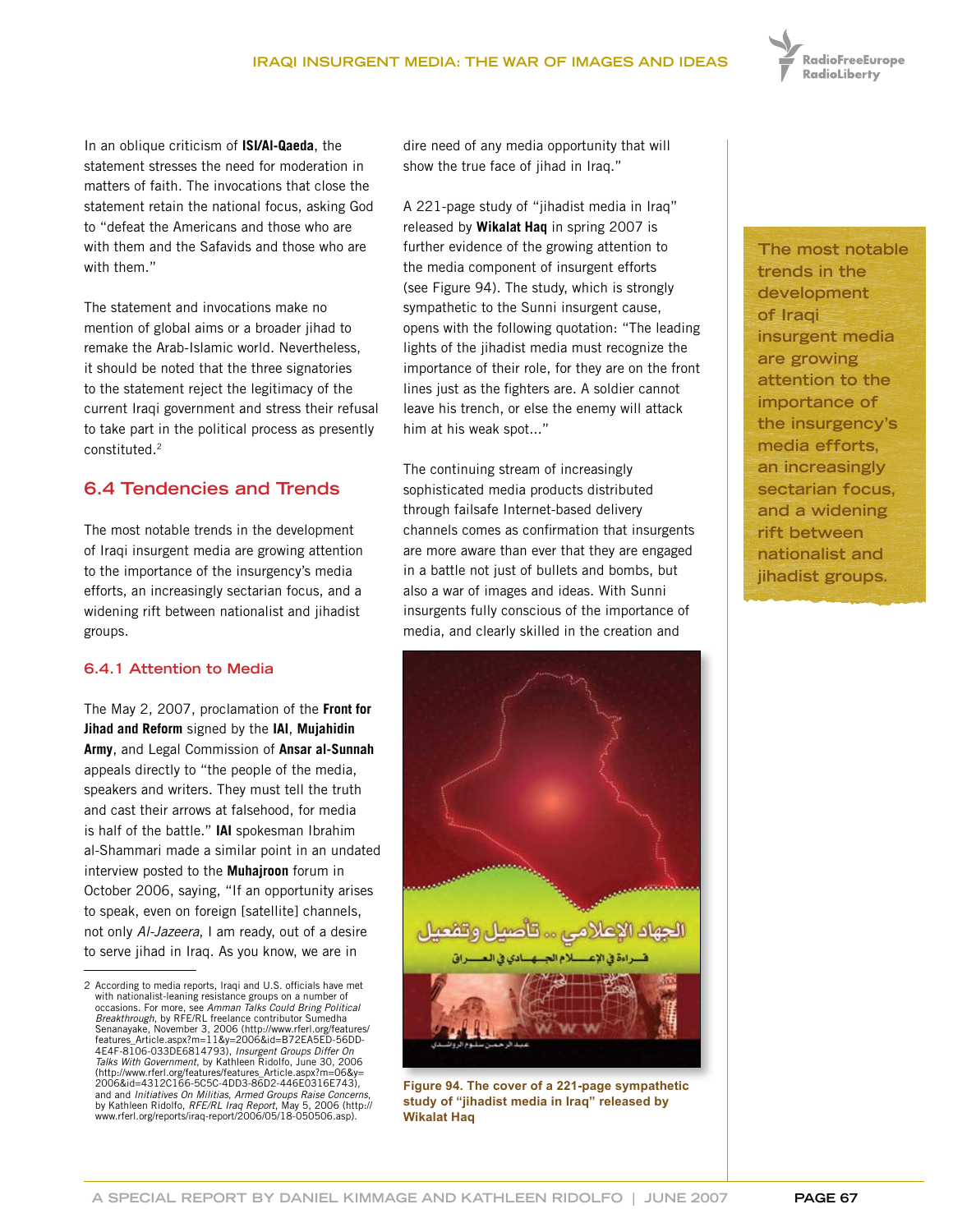distribution of information products, we must expect that their media endeavor will only grow in reach and sophistication.

#### **6.4.2 Sectarian Focus**

Against this backdrop of growing attention to media, the products themselves are more sectarian in focus than ever before. Insurgent groups treat the "Iranian threat" as a danger equal to or greater than the U.S. presence, and insurgent statements claim responsibility for daily attacks against Shi'a-dominated branches of government and Shi'ite militias. While the political statements of nationalist groups such as the **IAI** eschew the rabidly anti-Shi'a rhetoric favored by **ISI/Al-Qaeda**, the distinction is often lost against the larger backdrop of sectarian violence and hate speech.

Recent films released by **Ansar al-Sunnah** and **ISI/Al-Qaeda** show graphic scenes of the Sunni insurgent groups executing Shi'ite employees of the Defense and Interior ministries (see Section 7.1, A Day in the Life of Insurgent Media). In both films, the executions are carried out in response to crimes allegedly committed by Shi'a against Sunnis, heightening a sense of mutually reinforcing sectarian reprisals. Another film by **Ansar Al-Sunnah** juxtaposes incendiary comments by Hazim al-A'raji, an aide to Shi'ite leader Muqtada al-Sadr, with footage of the gruesomely mutilated corpses of Sunnis (see Figure 95). As al-A'raji urges "Shi'ite believers" to kill "loathsome Ba'athists" and "filthy Wahhabis" and assures the killers that they will go to paradise, the film's unmistakable message to Sunnis is that they face the gravest peril and must take up arms. The combination of hate speech and glorification of violence calls to mind disturbing parallels with the media campaign that preceded the genocide in Rwanda in 1994.3



جرائم (جيش الهدي) ضد آهل السنة تأتى هذه الجرائم تنفيذا لأوامر خطبائهم وأسيادهم

**Figure 95. Excerpts from a film by Ansar al-Sunnah, a Sunni insurgent group, showing an address by a radical Shi'ite cleric and photographs of Sunnis allegedly killed by Shi'ite death squads; the caption reads "The crimes of the Mahdi Army against Sunnis—these crimes are committed on the orders of their preachers and leaders"**

#### **6.4.3 Rift Between Nationalists and Jihadists**

Finally, the rift between nationalist and jihadist groups within the insurgency (see Section 6.3.2, Ideology) appears to be widening, with insurgent media reflecting the split. Against a backdrop of basic differences in ideology, with nationalist groups limiting their goals to Iraq

<sup>3</sup> The role of the media and hate speech in the Rwandan genocide has been extensively documented. For examples, see *The Graves Are Not Yet Full*, Bill Berkeley, Basic Books, 2001; Shake *Hands with the Devil*, Romeo Dallaire, Random House, 2003; *Leave None To Tell The Story: Genocide In Rwanda*, Alison Des Forges, Human Rights Watch, 1999; *Conspiracy to Murder: the Rwandan genocide,* Linda Melvern, Verso, 2004; *The Media And The Rwandan Genocide*, Allan Thompson, ed., Pluto Press, 2007; *Rwanda, Les Médias Du Génocide*, Jean-Pierre Chrétien, Jean-François Dupaquier, Marcel Kabanda, Joseph

Ngarambe, Karthala, 1995; *Broadcasting Genocide: Censorship, Propaganda And State-Sponsored Violence In Rwanda, 1990– 1994*, Article 19, 1996. See also the case materials of the "media" trial in the International Criminal Tribunal for Rwanda, in which Hassan Ngeze, Ferdinand Nahimana, and Jean Bosco Barayagwiza were found guilty of incitement to genocide and other crimes. The cases are currently under appeal. Trial materials are available at: http://69.94.11.53/ENGLISH/ cases/Ngeze/index.htm (Hassan Ngeze), http://69.94.11.53/ ENGLISH/cases/Nahimana/index.htm (Ferdinand Nahimana), and http://69.94.11.53/ENGLISH/cases/Barayagwiza/index.htm (Jean Bosco Barayagwiza).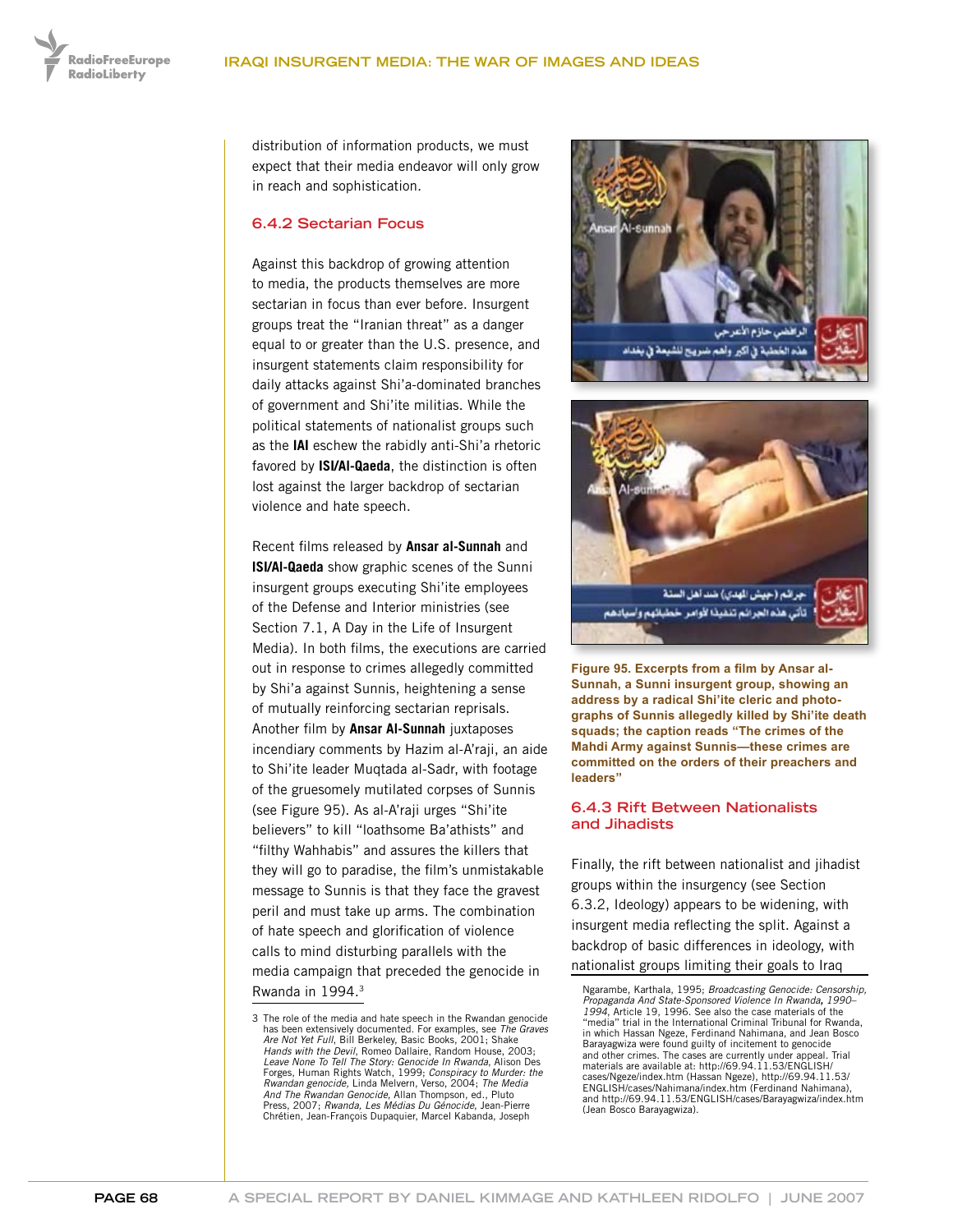

and jihadist groups spearheaded by **Al-Qaeda** seeing Iraq as part of a global struggle, open conflict has become more common.

The polemic between the **IAI** and **ISI/Al-Qaeda** that began in early April was a watershed moment, bringing to light conflicts over approach and ideology that had simmered for months, if not years. The **IAI** statement sharply criticized **ISI/Al-Qaeda** for issuing baseless accusations against other groups, including the **IAI**; "threatening to kill members of the group [the **IAI**] if they do not swear allegiance to **Al-Qaeda** or its other names;" killing more than 30 members of the **IAI**, as well as members of the **1920 Revolution Brigades**, **Mujahidin Army**, and **Ansar al-Sunnah**; and killing unarmed Muslims and "soft targets" such as imams and individuals who issue the call to prayer.

The statement also leveled a direct challenge at the organizational model employed by **Al-Qaeda** not only in Iraq, but in other Arab countries, where various regional franchises now exist, such as **Al-Qaeda in the Arabian Peninsula** and **Al-Qaeda in the Islamic Maghrib**. The **IAI** appealed directly to Osama bin Laden, saying:

He and his brothers in the Al-Qaeda leadership are responsible on Judgment Day for what is happening on account of their followers. It is not enough to wash one's hands of their actions; one must also correct them. In the two collections of utterances of the Prophet by Abdallah bin Umar, the Prophet said, "Is not each of you a shepherd, and is not each of you responsible for his flock? The imam must look after his people, for he is responsible

for them." And Al-Faruq<sup>4</sup> says, "If a beast of burden should stumble in the mountains of Iraq or the Sham<sup>5</sup>, then I would believe that God will call me to account for it and ask, 'Why did you not make the road passable?'"

The gist of the criticism is that **ISI/Al-Qaeda** is out of control in Iraq, its parent organization is unwilling or unable to bring it to heel, and Osama bin Laden is failing to live up to Islamic standards of leadership. It is a charge that the subsequent polemic, which included responses from **ISI/Al-Qaeda**, failed to disprove, in large part because Osama bin Laden remained conspicuously silent throughout the debate.

The formation of a **Front for Jihad and Reform**, bringing together the **IAI**, **Mujahidin Army**, and Legal Commission of **Ansar al-Sunnah**, came as the formal expression of these groups' differences with **ISI/Al-Qaeda**. On May 12, 2007, just days after the Front proclaimed its existence, it issued a statement charging **Al-Qaeda in Iraq** with killing 12 field commanders, "most of them from the **Mujahidin Army**," and asking **Al-Qaeda** to surrender those responsible to the Front's courts for judgment. While the long-term ramifications of this internal conflict are difficult to predict, insurgent media will provide an invaluable window on its future development, as well as on other trends and tendencies within and around Iraq's ongoing Sunni insurgency.

<sup>4</sup> Umar ibn al-Khattab, the second of the four "rightly guided" caliphs (634-644).

<sup>5</sup> Roughly equivalent to present-day Lebanon, Jordan, Israel/ Palestinian Territories, and Syria.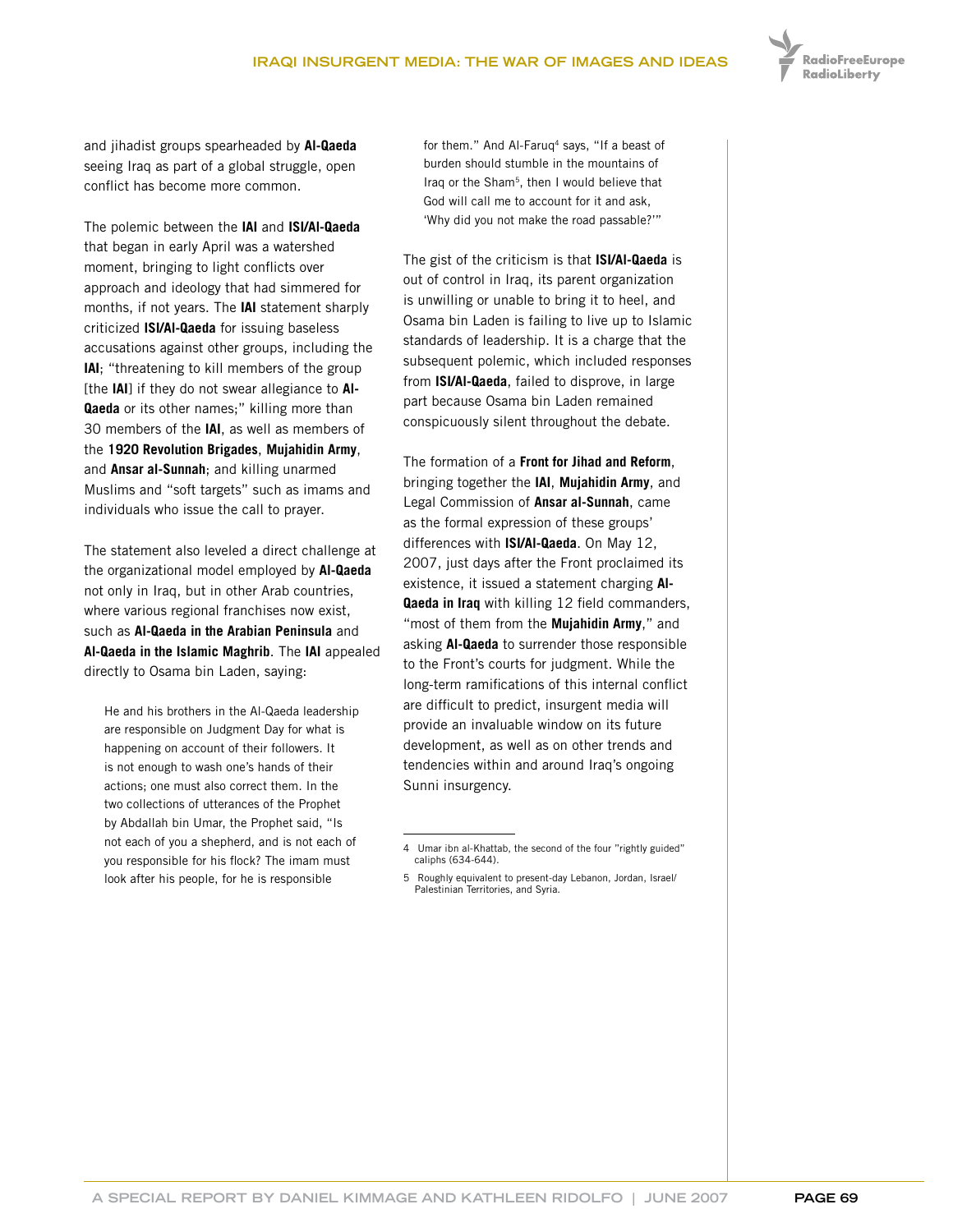RadioFreeEurope **RadioLiberty** 

**A film posted on April 20 shows 20 men in uniforms and with ID cards "confessing" to being employed in the Iraqi Defense and Interior ministries, after which a "court" sentences them to death.**

# **7 Annex: Case Studies**

# **7.1 A Day in the Life of Insurgent Media: April 22, 2007**

We survey here one day in the life of insurgent media—April 21. The overview provides a representative sample of the insurgent media products made available on April 21-22 across the delivery platforms enumerated in the report. Websites were accessed on April 22.

## **7.1.1 Insurgent Group Websites**

## **7.1.1.1 Islamic State of Iraq**

The group's website featured an announcement and download addresses for an April 20 videotaped statement by **ISI/Al-Qaeda**'s official spokesman, proclaiming the formation of the State's "cabinet." As is usually the case with such offerings, the videotaped statement was available in a number of formats: high quality (53 megabytes), medium quality (8 megabytes), low quality (1.3 megabytes), mobile-phone quality (2.09 megabytes), and sound only (604 kilobytes).

The site also advertised a new film, dated April 20, titled *The Confessions Of 20 Men Affiliated With The Interior And Defense Ministries*. Produced by **Al-Furqan**, the six-minute film shows 20 men, all in uniform with IDs affixed to their chests, "confessing" to employment in the ministries of defense and the interior (see Figure 96). A voiceover explains that **ISI/Al-**



**Figure 96. Employees of the Interior and Defense ministries kidnapped (and later executed) by ISI/Al-Qaeda**

**Qaeda** captured men after the rape of Sabrin al-Janabi (see Section 7.2, The Sabrin al-Janabi Case) and gave the Iraqi government 48 hours to release Sunni women held in Interior Ministry prisons and surrender those responsible for the rape of Al-Janabi. The narrator announces that the deadline expired with no action taken and **ISI/Al-Qaeda**'s court sentenced the "apostates" to death under Islamic law.

The film closes with the execution. The men kneel in a line along the side of a road, blindfolded, while a single individual kills them by shooting them in the back of the head with a pistol. In a clear indication that the violence is being carried out as a "media event," the execution is filmed from two camera angles; scenes recorded from one camera angle show both the gunman and the cameraman at his side who is recording close-up shots (see Figure 97).

## **7.1.1.2 Islamic Army in Iraq (IAI)**

The group's website featured 11 press releases dated April 21, all of them covering operations conducted on April 19–20. They were titled (in translation):

- Shelling, bomb blasts, and sniper attacks against the occupiers and apostates in the city of Mosul
- Destruction of a Humvee belonging to the crusader forces in Al-Mushahadah district
- Killing of an American soldier by a sniper in north Baghdad
- Destruction of a transport vehicle for the Idolatrous Guard and killing of four in Salman Pak
- • Killing of three members of the Apostate Army of the Antichrist in Al-Mada'in district
- Destruction of a vehicle belonging to the apostate Idolatrous Guard and the killing of three of them in south Baghdad
- Destruction of a pick-up truck belonging to Interior Ministry commandoes and the killing of two in Al-Latifiyah
- Killing of three members of the apostate police with an explosive device
- Mortar strike against a group of the apostate Army of the Antichrist in Al-Mu'tasim district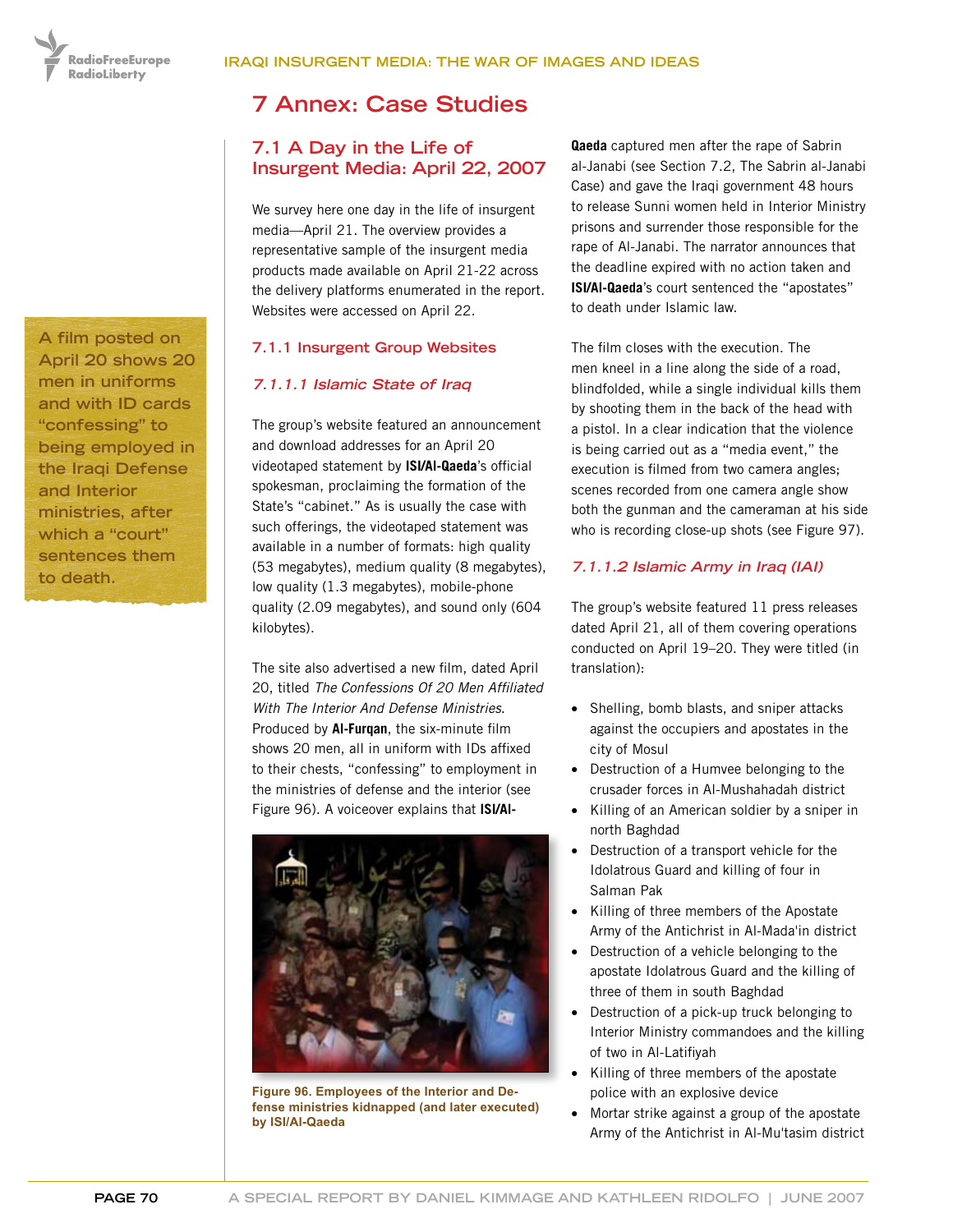

- • Mortar attack on the headquarters of the occupying American Army in Al-Mashru district
- Wounding of an American soldier by sniper in Al-Mushahadah district







**Ministry employees by ISI/Al-Qaeda; note the cameraman at the executioner's side**

#### **7.1.1.3 Mujahidin Army**

Although it was functional on April 22, the group's website did not feature any materials updated more recently than March 20.

#### **7.1.1.4 JAMI**

The most recently updated materials on the group's website dated to March.

#### **7.1.1.5 Jihadist Brigades of Iraq**

The most recent operational statement on the group's website described an April 13 IED attack against Interior Ministry commandos that wounded two.

#### **7.1.1.6 Army of the Naqshibandi Tariqah**

The most recent material featured on the group's website was an April 1 statement on the possible unification of insurgent groups.

## **7.1.1.7 Jaysh al-Rashidin**

The group's website featured an April 21 announcement of an IED attack against a U.S. Army Humvee and the "killing of those in it." The operational statement was accompanied by a downloadable 2.7-megabyte film lasting 30 seconds and showing an explosion at night. Available for downloading on the same page was a 56-megabyte, 10-minute film titled *Our Jihad Overcomes The Occupiers' Ruse*, which shows an IED attack against a U.S. Humvee in Al-Dawrah and a missile attack against U.S. forces stationed at Baghdad Airport.

### **7.1.2 Forums**

Many forums featured new and ongoing threads with insurgent materials on April 21. We survey two of the most popular forums. Sections **Figure 97. The execution of Interior and Defense** featuring posted statements usually begin with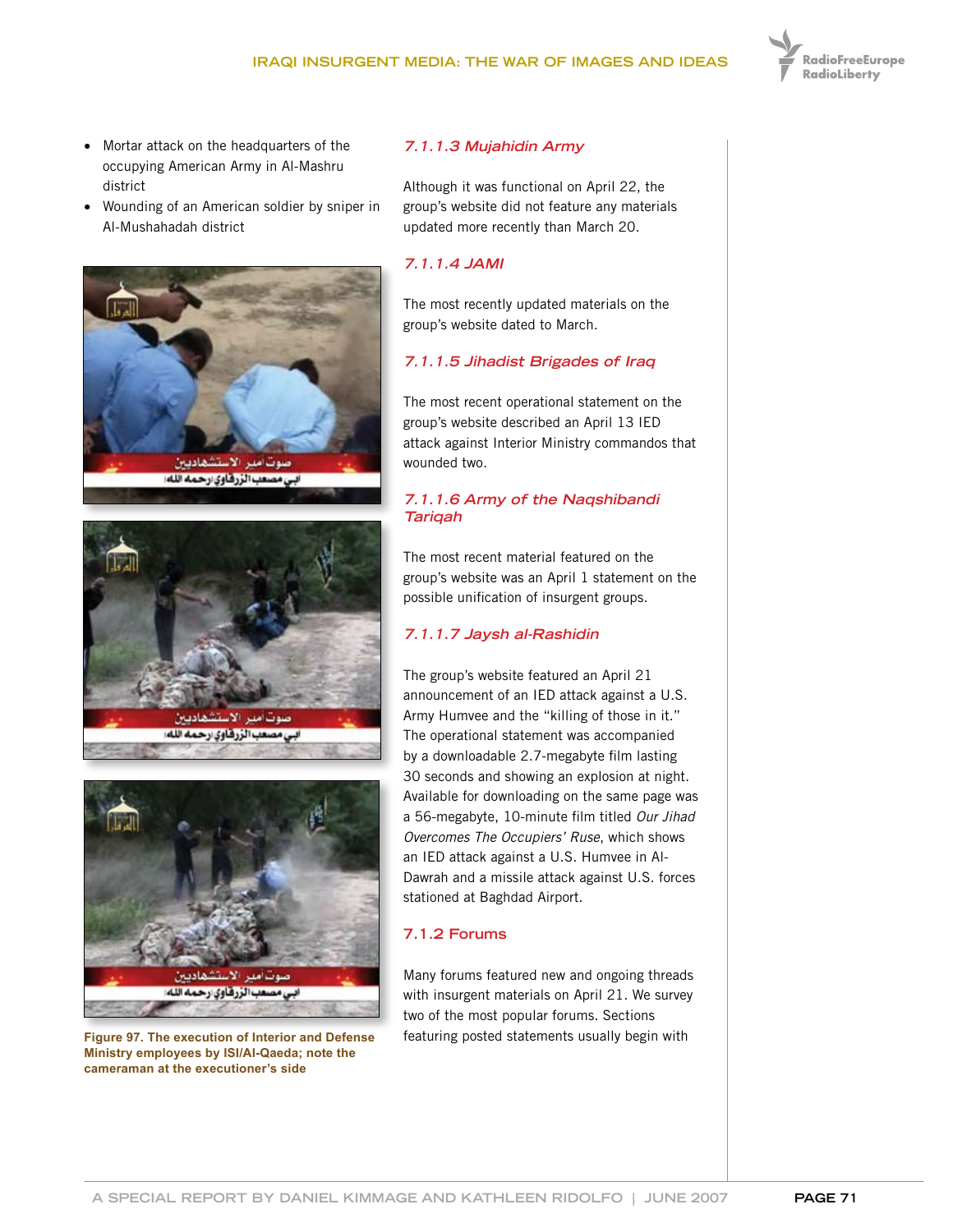

a number of "fixed threads" on popular or noteworthy themes.<sup>1</sup> The overview notes those as well.

## **7.1.2.1 Al-Firdaws**

The forum does not record the exact times of posted threads. The following materials were dated April 21:

- • **Ansar al-Sunnah** (marked "breaking news"): Some of the operations of your brothers, the lions of Al-Hadithah and adjoining areas
- • **ISI/Al-Qaeda** (marked "breaking news"): Elimination of three leaders in the gangs of the Army of the Antichrist in Baghdad
- • **Ansar al-Sunnah** (marked "breaking news"): More than 20 explosive devices in addition to a violent clash with the crusaders and apostates
- • **ISI/Al-Qaeda** (marked "breaking news"): violent attack; death of one of the most prominent aides to the rotten bastard Ammar al-Hakim2
- • **ISI/Al-Qaeda**: News report for some southern districts of Baghdad Governorate
- • **ISI/Al-Qaeda**: Martyrdom-seeking operation against a stronghold of the crusaders and apostates in Al-Saqlawiyah
- • **ISI/Al-Qaeda**: Detonation of an explosiveladen vehicle against a crusader barracks in Al-Saqlawiyah district
- • **ISI/Al-Qaeda**: News report for some parts of Al-Rusafah in Baghdad Governorate
- • **Ansar al-Sunnah**: Destruction of a tank belonging to the Apostate Guard and the killing of two of its crew near the Al-Kurayat section in north Baghdad
- • **Ansar al-Sunnah**: Some of the operations of your heroic brothers in Western district
- • **Ansar al-Sunnah**: Destruction of a vehicle belonging to the commandoes and killing of two using an explosive-laden motorcycle in Al-Mada'in
- **Ansar al-Sunnah:** Execution of one of the apostates from the collaborationist police in

Diyala

• **ISI/Al-Qaeda** (marked "breaking news"): political statement titled *Collapse Of The Plans Of The Crusaders And Their Hangers-on*

Fixed threads available on April 22 were:

- • **Al-Furqan** presents issue No. 32 of *Biographies Of Notable Martyrs*
- • **Al-Furqan** presents the film *Confessions Of 20 Employees Of The Interior And Defense Ministries*
- • **Ansar al-Sunnah** presents the *Top 20* [compilation of attack videos]
- • **Al-Furqan** presents [the film] *The Blowing Up Of A Headquarters Of The Peshmerga In Mosul Governorate*
- • **Ansar al-Sunnah** presents an audio statement by the leadership of the group **Ansar al-Sunnah**
- • **Al-Furqan** presents an audio statement by our master, commander of the faithful, Abu Umar al-Baghdadi [head of **ISI/Al-Qaeda**]
- • **Al-Furqan** presents [the film] *Some Of The Efforts By The Soldiers Of The State To Protect Their Brother Civilians*

## **7.1.2.2 World News Network**

**World News Network** posted all of the materials noted above on **Al-Firdaws**. Also posted on April 21 were:

- • **Mujahidin Army**: Missile attack on U.S. forces headquarters at kilometer 39
- **Mujahidin Army: Destruction of a mine**sweeper with an explosive device in West Baghdad
- • **Mujahidin Army**: Watch the destruction of a Humvee with a disguised explosive device in Al-Ramadi
- • **Mujahidin Army**: Mortar attack on U.S. forces headquarters in Al-Fallujah

Fixed threads available on April 22 were:

• *The Nuclear Danger...Shelters and Reasons for Survival*: a packet of materials on the dangers of radiation and ways to survive the

<sup>1</sup> As new threads are posted to forums, they displace older threads. Administrators "fix" particularly important threads so that they remain at the top of the forum despite the addition of new threads.

<sup>2</sup> A Shi'ite political leader described in the text as a "rotten Safavid heretic.